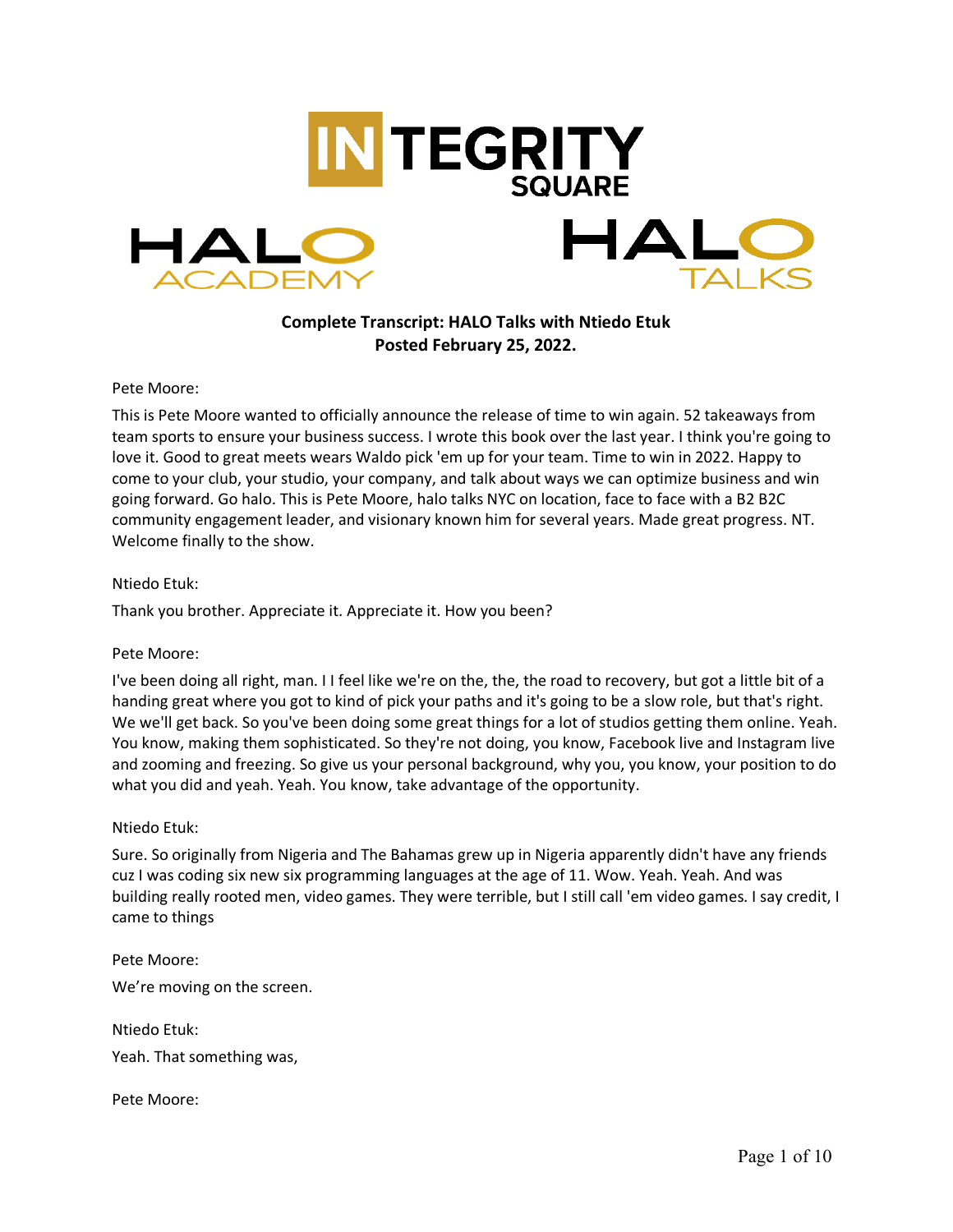## Something

## Ntiedo Etuk:

Was happen. That's right. Then I came to the states did a little bit of that boarding school thing and then studied engineering, electrical engineering Cornell. Wow. Worked a couple of years and then went back to business school of Columbia. Did a, a stint with a management consulting firm called McKinzie. Heard of them, heard of them. Yeah. And then then I was pulled into what I call city groups, DARPA program. It's like their, their R and D group to come up with billion dollar ideas. So did that for a bit. And then I was pulled out to work with the president to city groups the chief of stats, city groups, president, and I was supposed to, I think go on into a glorious future and finance, but really I was like, you know, I started my first company already and that company does educational video games. So imagine games that allowed kids in LA to play kids in New York while they were learning math and literacy multiple people. And at the same time it was that sort of thing. What was that called dimension? You still call dimension you. I like to, yeah. So

#### Pete Moore:

Given how much time I see my nephew Fortnite and his to focus only on that going towards math, I think it'd be a lot

#### Ntiedo Etuk:

Sharper, you know, I'm and I'm determined to bring that kind of, you know, chocolate with the broccoli to fitness as well like that. Yeah. So anyway, I, I ran that for a number of years, raised a fair amount of money for it. And then came into the fitness space and I came into the fitness space because I was injured. I had plantar fasciitis which is that pain between the front and back of the feet, you know from running too much, et cetera. And went into the, went into the pee and they were like, you have CIAR faciitis and I was like, what's that

#### Pete Moore:

Sounds worse than

Ntiedo Etuk: Sounds terrible. You know? And I was like, okay, I

Pete Moore:

Do comes up with all these like illnesses

#### Ntiedo Etuk:

Have no idea, you know, I'm like, all right. So I, so I, they said do yoga, do Pilates. I was like, great. Went and did some Pilates cleaned it up and, and was able to stand more than 15 minutes. I was like, this is amazing. This is what my next, this is going to be, let me help the world do this. And the experience was really, when I walked into the group fitness studio, my instructor private instructor told me, come to my group fitness class. There were these three women in the class and they said, they're talking to each other, put my mat down. They were talking to each other and they're like, Hey, are we going to brunch after Pilates? And I was like, I like brunch. So I was like, Hey ladies, you know where we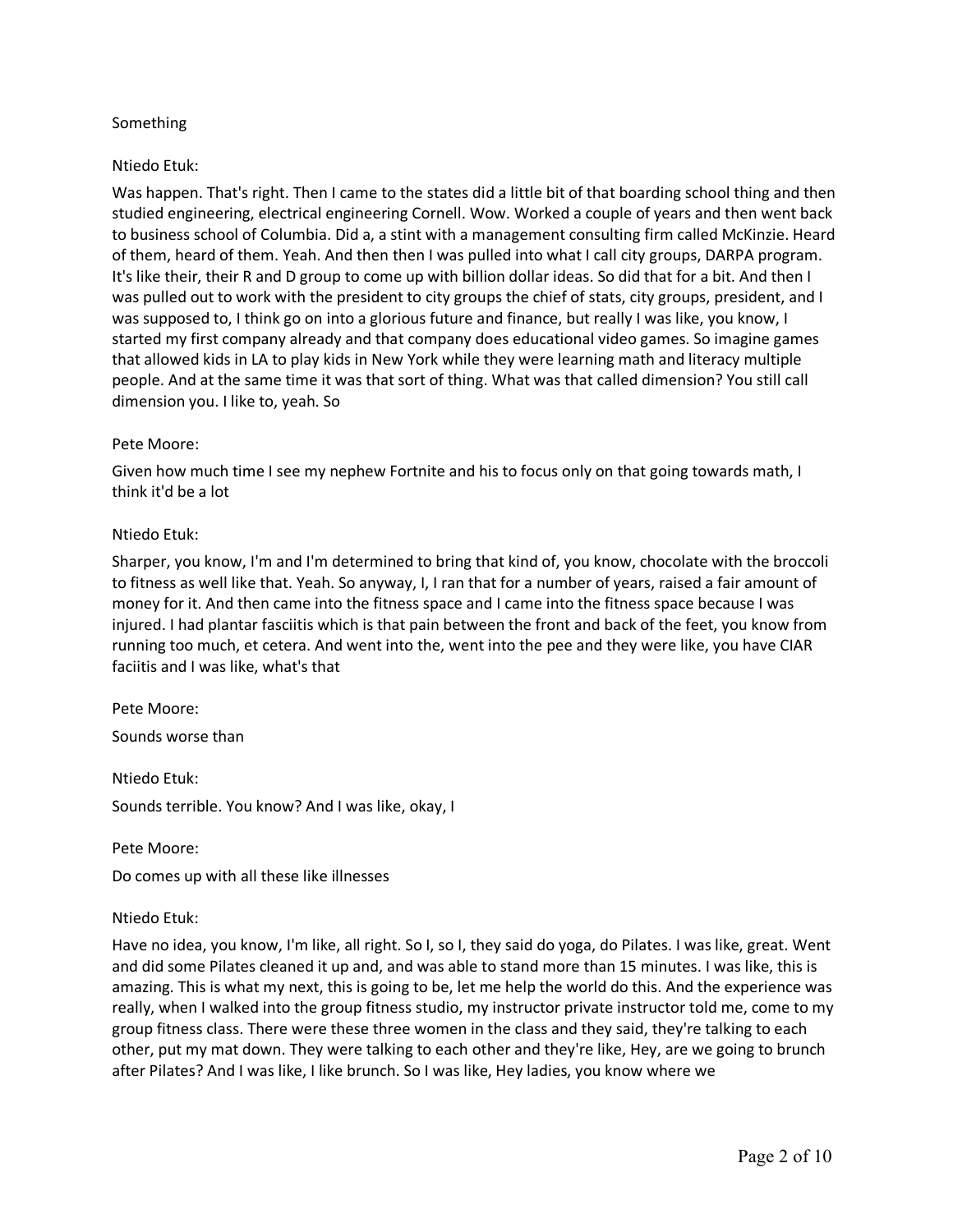## Pete Moore:

Brunch? It was, it was great.

## Ntiedo Etuk:

You know, I was like, are, are we going to do this? And I was not invited to brunch. But, but you know, so I say, Zuck,

#### Pete Moore:

Dave, get this guy in omelet.

## Ntiedo Etuk:

Seriously, man, come on. Small violin. Right. So I so I was like, wow it's a community. People know each other. They like each other. They, they create friends. I like to say Zucks started Facebook cuz he didn't have any friends. I started this cause I wasn't invited to brunch three months later, still didn't know, 50, 60% of the people in the community. Right. And I was like, this is weird. We have common interests. We're in the same sort of closed room. Why are people not connecting this? You,

## Pete Moore:

You don't think had anything to do with the foot injury that people talked about and was tweeting about, Hey, stay away from this guy. You're going to get this plant of fish. Exactly. Right. Like what that Steve to be saying, staying on his own Pate's machine. That's right. That's right. He's got socks on. So something fight this kid. A brunch. Yeah.

#### Ntiedo Etuk:

Yeah. So I was so I was just like, this is amazing from a retention perspective, we believe that if you come to class, you're more likely to keep coming back. If you're more connected to other people, more connected to the clients, the instructor that's motivating you, the front desk person. It's like good to see you again.

#### Pete Moore:

I, I would go a soul cycle like four or five days a week and yeah. Yeah. It felt like a third place at home. That's

## Ntiedo Etuk:

Right. Like cheers a place where everyone knows your name. Totally. So retention, play acquisition, play, bring it all together. Community engagement and use your, leverage, your people to help you do the business. So that, that's what we did. We pushed that out to a bunch of studios. We had 18 at the beginning of 2018. We're now in over a thousand in 18 countries, we grew five

#### Pete Moore:

Times. You always running it under fit grid or was there any other names associated

Ntiedo Etuk: With it started as your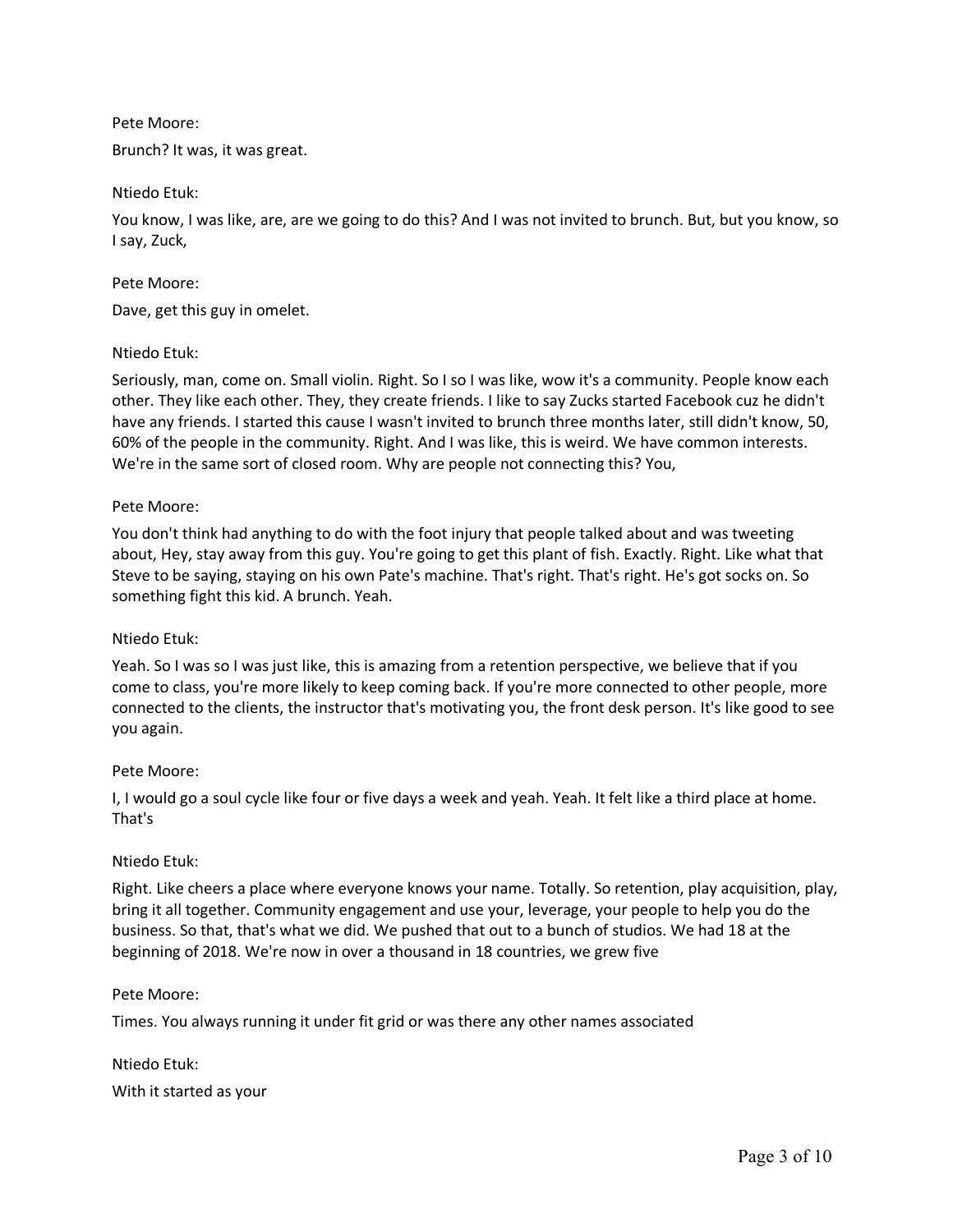Pete Moore:

Guru? That's what I,

## Ntiedo Etuk:

Okay. Yeah. And initially it started as a marketplace where instructors and trainers could find, you know, clients

## Pete Moore:

When you and I last

## Ntiedo Etuk:

Connected that's when we last connected. That's right. That's right. And at that point, you know, one of the things that I wanted to do was I wanted to be, it was ahead of its time. Like it would've been perfect for COVID. Right. Sure, sure. I wanted it to be a place where if you walked into New York, you could find a yoga instructor for you, regardless, whether in a gym, a studio or on their own. And the gyms in the studios at the time were like, well, that looks kind of competitive with us. So I turned it around and said, let me go to the studios first and actually bring the instructors in that way. And so that was what we started to do. So with the community engagement system, we have three pieces of software, one that's for the instructors that allows the instructors to understand who's coming into class and send follow up messages.

## Ntiedo Etuk:

And that increases retention over 15% and increases the amount of revenue that comes in. Then there's another piece for the for the staff person. And there's another piece for the clients. So those three components make up the community engagement software and you can do it Alec carte, but it's really increased increas the ability for people to come back and think about it like an automatic community builder in the background. If someone could just turn on and have your community automatically connected, establish a picture based community, get your people automatically bringing new people in automatically coming back and spending more money. And then it tells you personally, this is when you want to send a personal message because this person you're about to lose them or it's time to upgrade. So that's what fit grid does. It's been really successful.

#### Pete Moore:

So talk about, obviously, you know, since the age of 11 doing video games and now doing community engagement software, how do, how does somebody get onboarded? How does that interface with some of the other software systems or mind body, or, you know, how do the pictures come in? And

## Ntiedo Etuk:

Yeah, so we so we attach the booking billing systems. So mind body is our big, I guess, partner. Okay. in that sense, and then we have a sales force that we actually go out and we call the different studios and say, Hey, here's what we have. Are you interested? To the extent that they're interested, then we latch in, we go through the mind, body API. And that's when we start seeing the information about which classes people are signed up for which instructors they have, et cetera, etc. Gotcha. Yeah.

#### Pete Moore: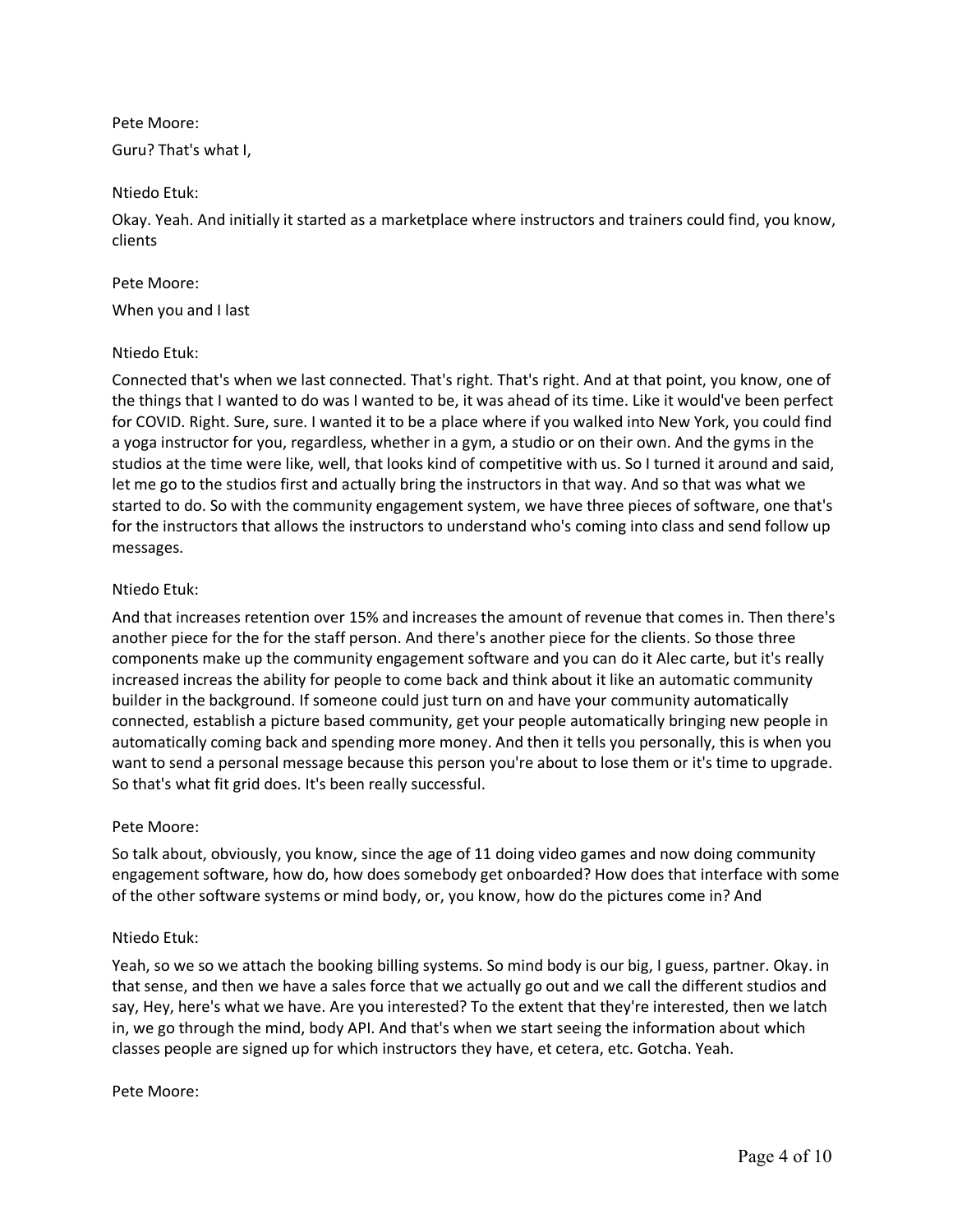Good stuff. So, so how did you build a team since, you know, you're an entrepreneur and you probably have ideas of here's my strengths, which there are many, I got a couple of blind spots or things that, you know, I need other people to do. Yeah. So how did you think about, cause I think a lot of, in one of the chapters in the book, it's like, okay, how you going to build your squat? So did you think about that giving you had a couple businesses before war, the first couple hires?

## Ntiedo Etuk:

Yeah. You know the first time my first business I built from the top down. Right. You know, and that tends to be pretty heavy. You end up with executives with a lot of experience. You need a lot of people, you know, under them in order to get things done because they're not going back to the days when they were doing the work. In this case, we actually started from the ground up. So started with actually who's now our CTO and our now our head of product and we're just the three of us in an office building the stuff out. And then we went to sales and then marketing client services. Right. but what we're really focused on, who are the people who can do the work and I can handle the strategy. Gotcha. You know, in the short term and the medium term. And now we're at the place where we're really making that transition and say, okay, we're looking for the folks who have done this like two, three times, you know, before in order to be some of the executives that we bring into the company.

## Pete Moore:

And did any of those people have any prior fitness experience or you kind of build it as a fitness company and a technology company kind of hybrid.

## Ntiedo Etuk:

Yeah. Yeah. So the engineers definitely, they had a lot of fitness experience. They'd heard about it. They knew they, they knew what fitness was. Yeah. Okay. No that's were, were not, they were not really into,

## Pete Moore:

Into fitness. So really on the technology side. Cause I feel like sometimes people come into this industry and they've got a preconceived notion of how the industry works and then want to stay within the framework of it versus coming in saying like, this is kind of how it should work, which seems like what you've done. That's right. On a community engagement side.

#### Ntiedo Etuk:

Yeah. We sort of came in and we looked at it and it was just like, you know, one of the things that we did was that I said, in order to understand this space, let me run a popup studio for a bit. So that was something called YG studios. And we had clients going through,

#### Pete Moore:

We, we met, talked about that too. Yeah, that's

#### Ntiedo Etuk:

Right. Sure. Right. And so I, I looked at that, but in the background, you know, folks asked, well, why don't you spend more on the buildout? Why don't you do? And not the reason was because there was a big talk center in the engineers that we had just watching what was happening. And so in the biggest challenges that I saw was like, I have this entire database worth of information, which is not surfacing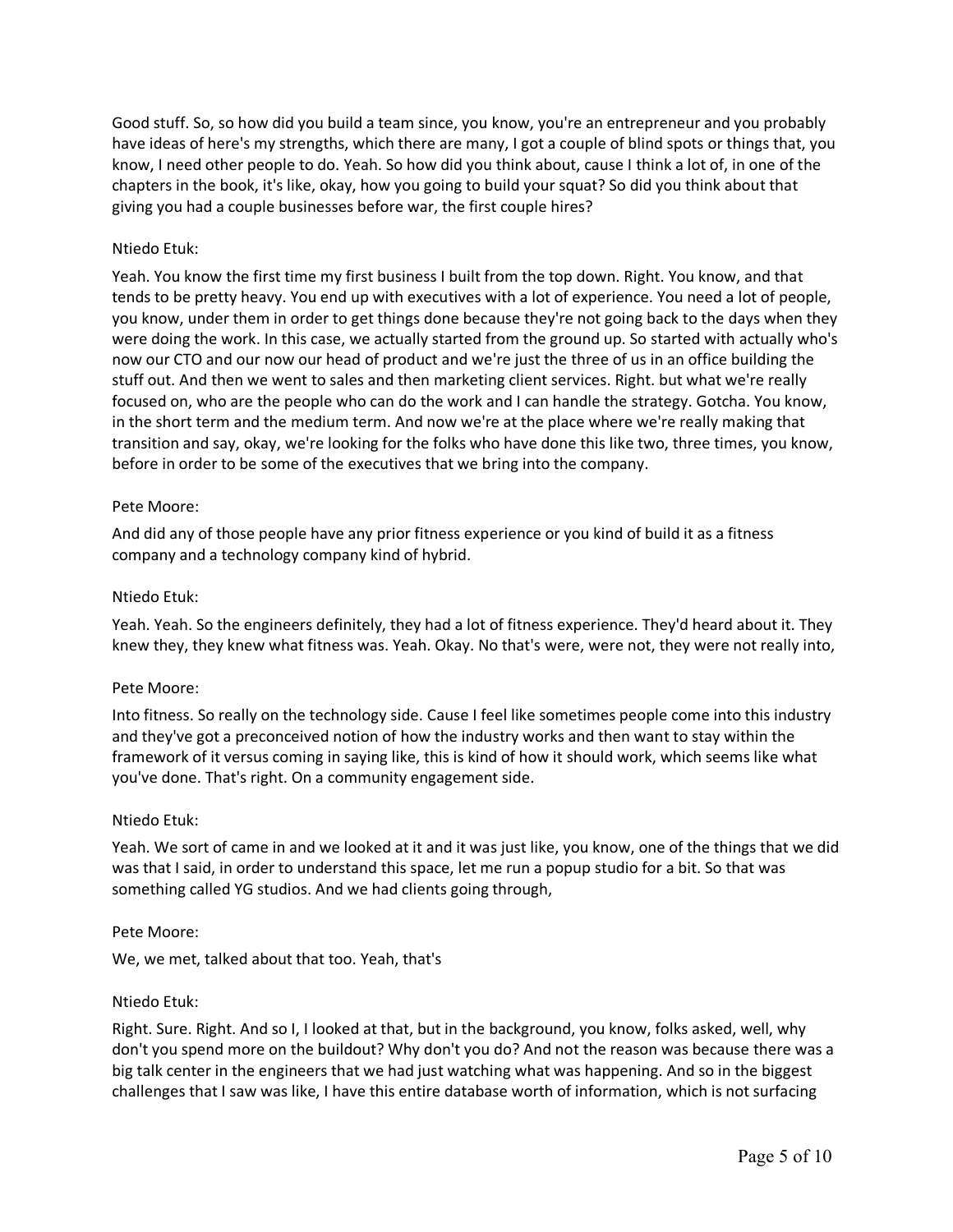what I need to know on a daily basis. And I was like, I know that there are people who are about to leave because the experience I, they haven't, I haven't talked to them. Who are those people? How do I find them? I know there are people who I should be shaking hands with or giving fist bumps to it, but it wasn't being surfaced in any way. And I knew that, you know what, because it was a popup studio, we had very limited staff. Right. And so as a result of that, I was like, how do I leverage all of these other people who are actually passionate, you know, about this to bring in more people for me and to keep the other people there, nobody had created software that allowed you to leverage your entire community to do that. Right. And I was like, if we could do that, then we basically multiply the efficiency of any, any studio.

## Pete Moore:

Let me ask you I don't know what the right term for this is, but maybe a philosophical question. Yeah. I feel like a number of studios and businesses that have an embrace technology feel like the technology now yeah. Should be doing the work and they kind of stop doing the in person and kind of like, say like, Hey, well I already communicate with my members. Well, you should really be doing both,

## Ntiedo Etuk:

Both. That's exactly right. That's exactly right there. There's nothing that you know, what I, what I like to say is that the software should surface what you need to do in person. If there's stuff that it can take care of. That's great. But if there's stuff that you really need to do in person, no client creates a relationship with an automated email or an automated text. Exactly. They create a relationship with a person. Right. And so the challenge that we have is we have so much information and so much go going on. Like the world has become so much more complex. The real question is how does the studio owner or manager or front desk person, how do they know who they should talk to, what they should say and what the issue or the opportunity is. So being able to surface that right on time, that's what great software should do.

## Pete Moore:

So J just to kind of close the loop on that, the software's going to tell me certain things to do. Yeah. It's going to do some of it on its own. Correct. And it's also going to alert me to actually do things in real life that's. Right. And understand, cause some, some of these dudes have like 300 members and they say, oh, did this survey. And it's like, well you have 300 people. Like you could physically talk to them as well. Well,

## Ntiedo Etuk:

That's right. And, and it's not just and it's not just, it's not just you, like when we say you, we think about the like what you would do. We think about the owner of the manager, what we're doing is actually different. We, we consider ourselves to have sensors in the hands of each member of the community. So you have your staff member, you have your in instruct and you have your client. So when you think about an experience, when a client let's say, first comes into a studio, they actually have three experiences. The first, the first experience is the front desk person. Right. The second experience is the instructor. And the third experience are the other clients in class. What if you could trigger an interaction with each one of them, the right. And interaction. Right, right. So that someone walks away with like, oh, this feels like my spot. That's what we have the ability to do. Yeah.

## Pete Moore: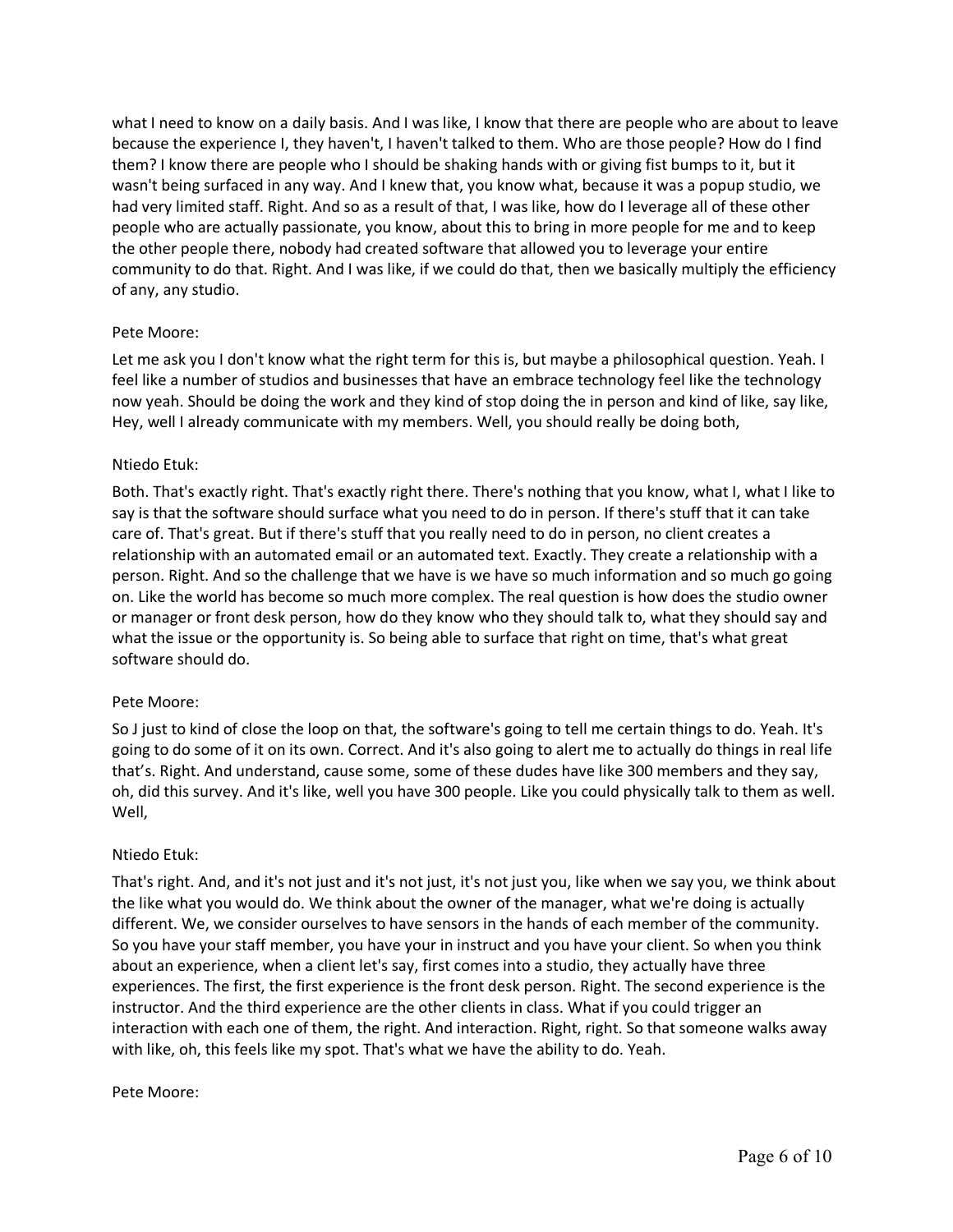I feel like a lot of locations you know, hire the front desk people and they kind of view it as like a, you know, somewhat of a revolving door that's right. And you know, they probably get maybe a couple hours of training maybe a day. Yep. And then don't fully appreciate that. That what you just said is like, my brand promise is like now in the hands of a person making 16 an hour, that's

Ntiedo Etuk:

Right.

## Pete Moore:

That's right. Who might not even have taken a class before. That's

Ntiedo Etuk:

Right.

## Pete Moore:

That's right. And when I ask a wait or a waitress and I'm like, Hey, what do you recommend on menu? Like, I haven't eaten any of that. I'm like, well, you shouldn't have a serving of each that's. Right. So you can recommend it. Like, you're, you're a taste maker and you're also representing this organization. I, you not know what the product

## Ntiedo Etuk:

Is. That's exactly right. That's exactly right. And, and I think that most studios the owner, the reason why these owners are so exhausted is because they take so much on themselves. Right. Right. You can actually distribute that out if you think about it with the right type of training, as you've said, and if you leverage all the other people, the other staff, the instructors and the clients, they just need to know what to say and when to say it. Right.

## Pete Moore:

Right. So given that you, you know, you ran the YG studios. Yeah. Done things at city group and, and large organizations have, you know, millions of dollars of technology budget. How did you think about building a technology? So do user interface is, is, is seamless and also not intimidating.

## Ntiedo Etuk:

Yeah. So, you know, my, my perspective on this, so we, we looked a lot at popular software, you know, that was out there and sort of said, who has done this well, who has done this in a really simple, easy use way. We believe the interface is everything. And actually one of the challenges,

## Pete Moore:

Can you tell us which, which types of companies, like, what, what do you like the best when you say I go on the site? Like, man, they just thought of everything. Like everything's positioned exactly where I think it should be. What, what do you,

## Ntiedo Etuk:

Yeah. So actually, interestingly enough, what I thought was the most intriguing were actually the dating apps. Yeah. Because dating apps are actually really good at, at sort of grabbing your attention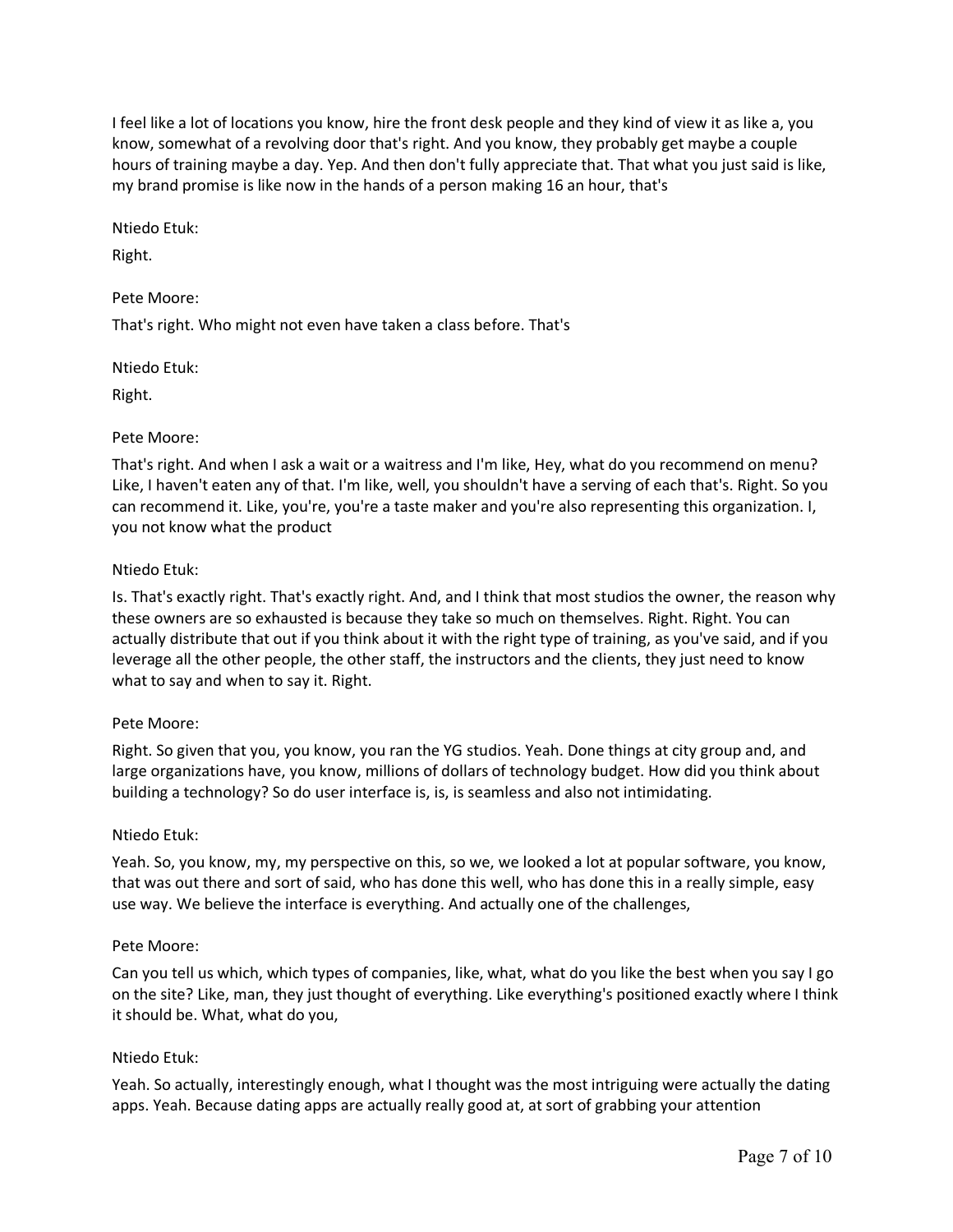immediately. So whether it is on the client side, whether it is on the instructor side, how do you present something that someone gets yeah. Just graphically, you know, and knows what to do. So that was really great on the on the studio side, you know, it was really on the studio or the desktop interface there. We just looked a lot of the software that was out there. And we were like, I don't even know what this is saying. Like, I need to study, I need to study a manual to, to figure the us out. So just starting with the idea of what would a community site look like? Well, they have a lot of people, right. You know, and a lot of imagery around people and all that, all the rest of that. And it would be more graphical. How do we surface what we call actionable information? Not numbers, not data. People are drowning in numbers of data, but how do you surface something? That's like, this is what I need to know and what I can actually do with it. Yeah.

## Pete Moore:

You, you touched upon some that I think is really important. Somebody said yesterday, you know, I, I look outside the industry. Yeah. For ideas, not just inside the

Ntiedo Etuk:

Industry.

## Pete Moore:

So the, the, the, one of the takeaways from this should be, you know, if you're building something, figure out where else in your life, you, you have this type of SIM more relationship or this experience, like I used to go into like restoration hardware.

Ntiedo Etuk:

Yeah, absolutely. You

Pete Moore:

A great shop. Yeah. And RHH like, they purposely, there's no price tags on any of the furniture. Right. Cause they want you to go into a room and they want you to feel like you live in it. That's right. Sit down and that's right. Experience. And that you're not in a store you're basically in like a show room. Yep. That I can transport in. Yep. What are so not on the technology side, but what are things in your life since you're kind of like, you, you've seen a lot of things and you know, a lot and what are some of the, the companies or

Ntiedo Etuk:

Absolutely

Pete Moore:

Shirts you like, you know, these guys have nailed it and I, I, I want to emulate them it some or, or it's already in your brain to emulate something. They do.

#### Ntiedo Etuk:

Yeah. So I'll give you, I'll give you a great a great example. The hotel industry. Yep. Right. So there are times when I've been fortunate enough to actually stay in some of the best hotels in the world. And I'm like, there's no reason like when, when a four seasons knows that you like a certain type of chocolate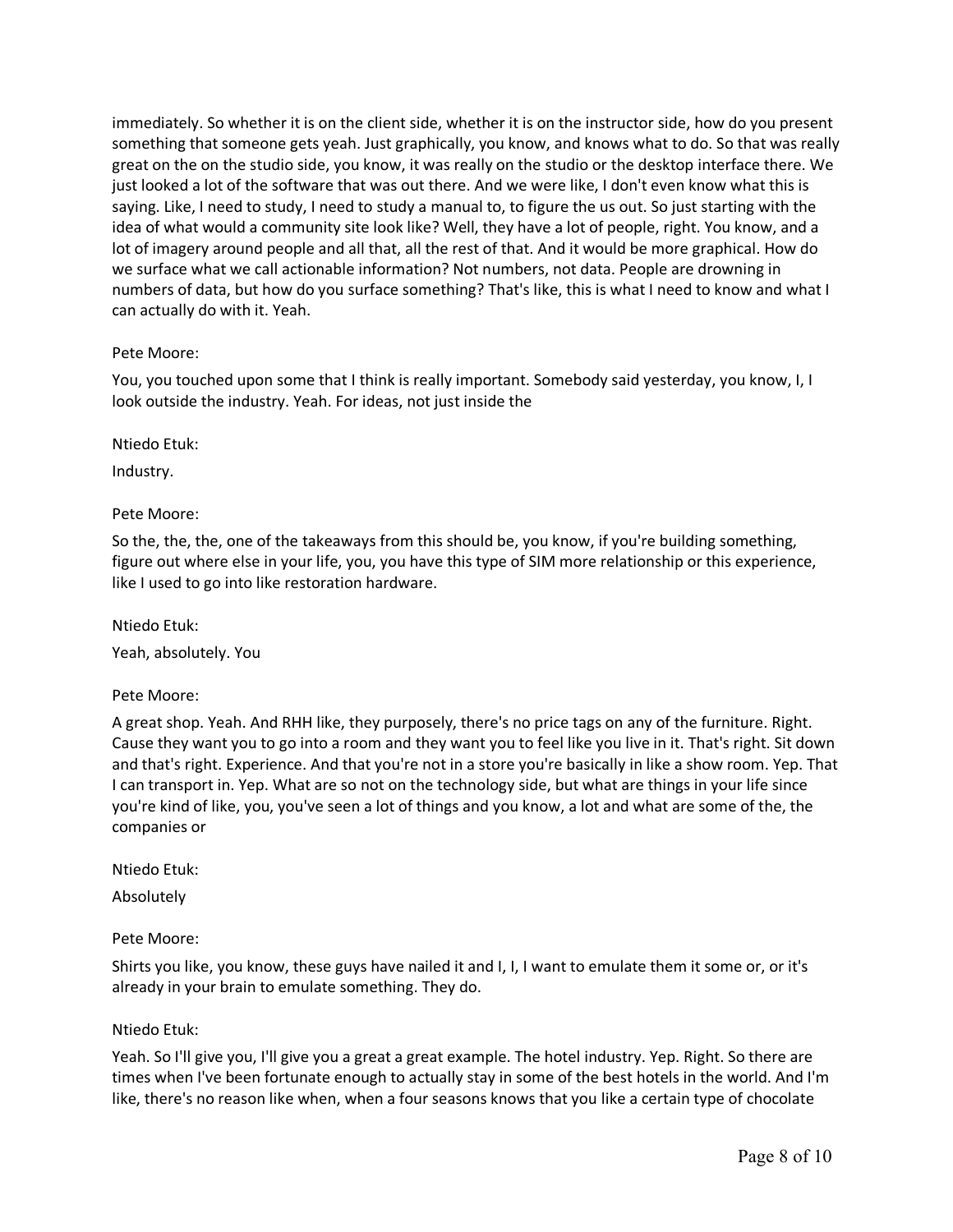and they leave that chocolate on your pillow. Yeah. There is no reason that we can't replicate that here in, you know, in the fitness space. Right. And so I talk a lot about, and think a lot about how can we deliver software that will allow a studio to, to replicate a four star experience? Or I'm sorry, not a four star five star experience. Sure, sure. Five star hotel experience. And you know, it really doesn't take that much. They just need to know when to do it and, and how they should

## Pete Moore:

Do it. It's funny you say that because I was staying, I was staying at a Fairmont. Yeah. And I was staying here for three days and, and by the second day I feel like everybody knew my name, but I had no idea how, cause I didn't have all this interaction, these people talking about it, like what's going on behind my back. Exactly. Then I realized like they just got a really good internal system. That's, everyone's getting cued and it's seamless.

## Ntiedo Etuk:

It, it actually inspired one of the, of the features inside of our instructor app where the instructors can actually write a note. You know, there are two types of notes that they, you can write. One is a personal note like, Hey you know, your birthday's on Friday. Right, right. So that's just for them to know. But if they put something like, Hey, empty, sprained his ankle. And they put that as a shared note, everyone in the studio knows. Right. So now the next instructor comes, Hey, I heard your sprained, your ankle. All of a sudden, it's like, wow, how'd, you know, it's magic. Yeah. So you try to, to create as many magic moments as you can from as many different places as possible.

## Pete Moore:

That's awesome. So, you know, given you know, this, this tidal wave of COVID and, and we're on the road to recovery here, how much easier has it been to tell people like, look, I've been, I've been preaching here for years on what the future looks like and that's

Ntiedo Etuk:

Right.

Pete Moore:

That's

Ntiedo Etuk:

Success, right.

## Pete Moore:

It's today. Right. So, you know, how do you, you know, is it come down to price? Does it come down to referrals? Does it come down to people, you know, looking at other data or, you know, having a conversation like we're having now and say like, yeah, of course I want be like the four season, like gimme a software. I, I want everyone to embrace this at, at

## Ntiedo Etuk:

The beginning. At the beginning it's, well, we know the technology curve, right? So the innovators and the early adopters, we, we look for those folks and we get them on. Obviously when you get to the mass